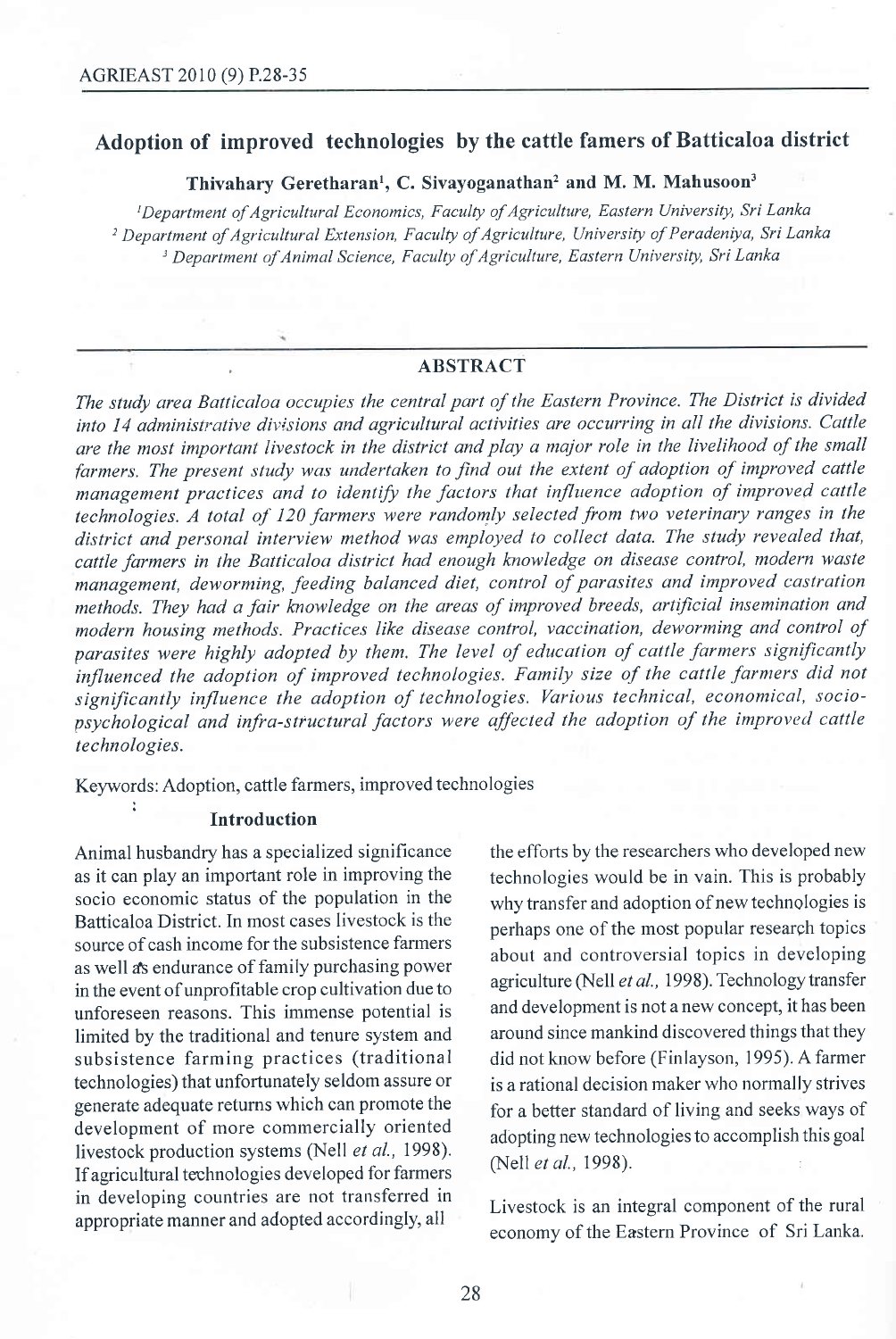Batticaloa district in the Eastern Province provides a strong resource base for the livestock industry. There were about 165,000 heads of neat cattle and buffaloes in Batticaloa district and daily milk production was about 18,000 - 200,000 litres of milk in 2008 (Statistical Handbook of Batticaloa District,2009).

Two decades long civil war had caused loss of lives, displacement of people, loss of assets,  $etc.$ . This had major negative impact on income level ofthe people and the behavioural changes in socioeconomic and cultural aspects. Batticaloa district is a high potential area for cattle production with the availability of grazing lands. There is a need to identify the factors that contribute to the adoption of new livestock technologies as well as those that represent main constraints for the diffusion / adoption process. This type ofresearch is essential for policy formulation to develop the livestock sector and alleviate poverty in rural areas of the country. The study was undertaken with the following objectives:

- . to find out the extent of adoption of improved cattle production technology and
- to identify the factors that influence the adoption of cattle production technology by cattle farmers

#### Methodology

l

This study was carried out in Batticaloa district of the Eastem Province. The population of this study consisted of cattle farmers from two veterinary ranges selected based on the distribution of the cattle farmers. The selected veterinary ranges are Kaluwanchikudy and Chenkalady. Three villages were randomly selected from each of the selected veterinary ranges. Twenty cattle farmers were randomly selected from each village. Thus a total of 120 cattle farmers were randomly selected for this study.

Structured questionnaire was developed to obtain relevant information covering the objectives of the study. Adoption level and knowledge level of cattle farmers were studied as dependent variables and the socio-economic characteristics of cattle farmers' were studied as independent variables.

Before going to final data collection, the interview schedule was pre-tested using 20 non-respondent cattle farmers of Batticaloa and accordingly appropriate changes were made. Interviews were conducted using an interview schedule with the selected 120 cattle farmers. Statistical analysis was done with the help of SPSS 14.0 package. Data were analysed by employing t-test for mean comparisons and Chi-square for testing associations.

#### Results and Discussion 1. Socio-economic Characteristics of Livestock Farmers

The study revealed that most of the people involved in cattle rearing in Batticaloa district were males, between 36 to 50 years. Majority of the farmers (72.5%) had herd size ranging from 1 to 10 and had the farming experience (67.5%) from 6 years to 10 years. Around 84% of the cattle farmers reared cattle for milk and meat purpose and majority of them reared local breeds. Most of the farmers (75%) in the district had their membership with some livestock organization. By having membership, farmers were able to get a wide range of benefits such as buying agricultural supplies at lower prices, commercialization of products, representation in the sector etc.

### 2. Knowledge and Adoption of Practices Knowledge Level

The total score for each improved technology was calculated by scoring each variable viz, low, medium and high as, 1, 2 and 3 respectively and multiplying each score by number ofrespondents who obtained the particular point and then by adding up the total scores obtained for each improved technology.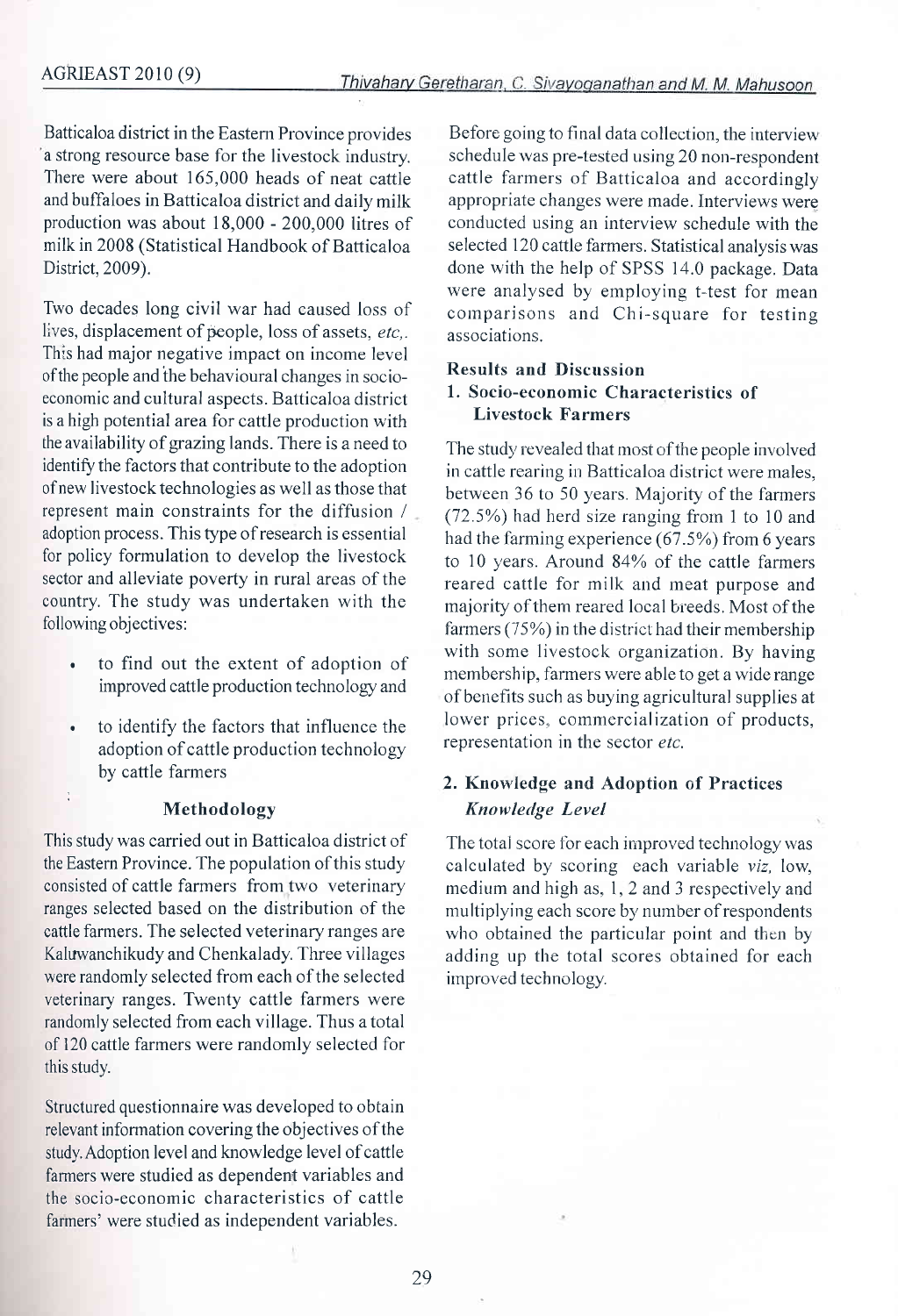| Improved                       | Low       |               | Medium    |      | High      |               | Total |               |
|--------------------------------|-----------|---------------|-----------|------|-----------|---------------|-------|---------------|
| Technologies                   | Frequency | $\frac{0}{0}$ | Frequency | $\%$ | Frequency | $\frac{0}{0}$ | Score | Mean<br>Score |
| Artificial insemination        | 86        | 71.7          | 29        | 24.2 | 05        | 4.2           | 159   | 1.33          |
| Modern housing methods         | 99        | 82.5          | 19        | 15.8 | 02        | 1.7           | 143   | 1.19          |
| Improved breeds                | 01        | 0.8           | 25        | 20.8 | 94        | 78.3          | 243   | 2.03          |
| Feeding balanced diet          | 00        | 0.0           | 26        | 21.7 | 94        | 78.3          | 334   | 2.78          |
| Control of parasites           | 00        | 0.0           | 28        | 23.3 | 92        | 76.7          | 332   | 2.77          |
| Disease control                | 03        | 2.5           | 12        | 10.0 | 105       | 87.5          | 342   | 2.85          |
| Deworming                      | $00\,$    | 0.0           | 24        | 20.0 | 96        | 80.0          | 336   | 2.80          |
| Vaccination                    | 03        | 2.5           | 45        | 37.5 | 72        | 60.0          | 309   | 2.58          |
| Improved castration methods 05 |           | 4.2           | 33        | 27.5 | 82        | 68.3          | 17    | 2.64          |
| Modern waste management, 02    |           | 1.7           | 19        | 15.8 | 99        | 2.5           | 337   | 2.81          |

# Table l. Knowledge Ievel on improved technologies

Table I clearly explains the knowledge level of cattle farmers on selected improved technologies. Cattle farmers in the Batticaloa district have enough knowledge on disease control (mean score 2.85), modern waste management (mean score 2.81), deworming (mean score 2.80),

feeding balanced diet (mean score 2.78), control of parasites (mean score 2.77) and improved castration methods (mean score 2.64). And they got fair knowledge on the areas of improved breeds, artificial insemination and modern housing methods.

## Table 2. Overall knowledge level

| <b>Knowledge Level</b> | Frequency | Percent |
|------------------------|-----------|---------|
| Low $(0 - 33\%)$       | 75.       | 62.5    |
| Medium (34 -66%)       | 36        | 30.0    |
| High $(67-100\%)$      | 09        |         |

Considering the overall knowledge level of the cattle farmers, 62.5% had low level of knowledge related to the improved cattle technologies and 30% had medium level of knowledge on improved cattle technologies. Only around 7.5% of the farmers had high level of knowledge on improved cattle technologies (Table 2).

#### Adoption Level

Table 3 shows how cattle farmers in Batticaloa district adopted some selected improved technologies. Practices such as disease control (mean score 2.88), vaccination (mean score 2.79), deworming (mean score 2.75) and control of parasites (mean score 2.10) were highly adopted by the cattle farmers in Batticaloa district.

| Table 3: Adoption level of improved technologies |  |  |  |  |  |
|--------------------------------------------------|--|--|--|--|--|
|--------------------------------------------------|--|--|--|--|--|

| Improved<br>Technologies       | Low       |      | Medium    |               | High      |               | Total<br>Score | Mean<br>Score |
|--------------------------------|-----------|------|-----------|---------------|-----------|---------------|----------------|---------------|
|                                | Frequency | $\%$ | Frequency | $\frac{0}{0}$ | Frequency | $\frac{0}{6}$ |                |               |
| Artificial insemination        | 78        | 65.0 | 35        | 29.2          | 07        | 5.8           | 169            | 1.41          |
| Modern housing methods         | 84        | 70.0 | 29        | 24.2          | 07        | 5.8           | 163            | 1.36          |
| Improved breeds                | 81        | 67.5 | 30        | 25.0          | 09        | 7.5           | 168            | 1.40          |
| Feeding balanced diet          | 73        | 60.8 | 33        | 27.5          | 14        | 11.7          | 181            | 1.54          |
| Control of parasites           | 03        | 2.5  | 102       | 85.0          | 15        | 12.5          | 252            | 2.10          |
| Disease control                | $00\,$    | 0.0  | 15        | 12.5          | 105       | 87.5          | 345            | 2.88          |
| Deworming                      | 07        | 5.8  | 16        | 13.3          | 97        | 80.8          | 330            | 2.75          |
| Vaccination                    | 03        | 2.5  | 39        | 15.8          | 98        | 81.7          | 335            | 2.79          |
| Improved castration methods 81 |           | 67.5 | 37        | 30.8          | 02        | 1.7           | 161            | 1.34          |
| Modern waste management        | 94        | 8.3  | 24        | 20.0          | 02        | 1.7           | 148            | 1.23          |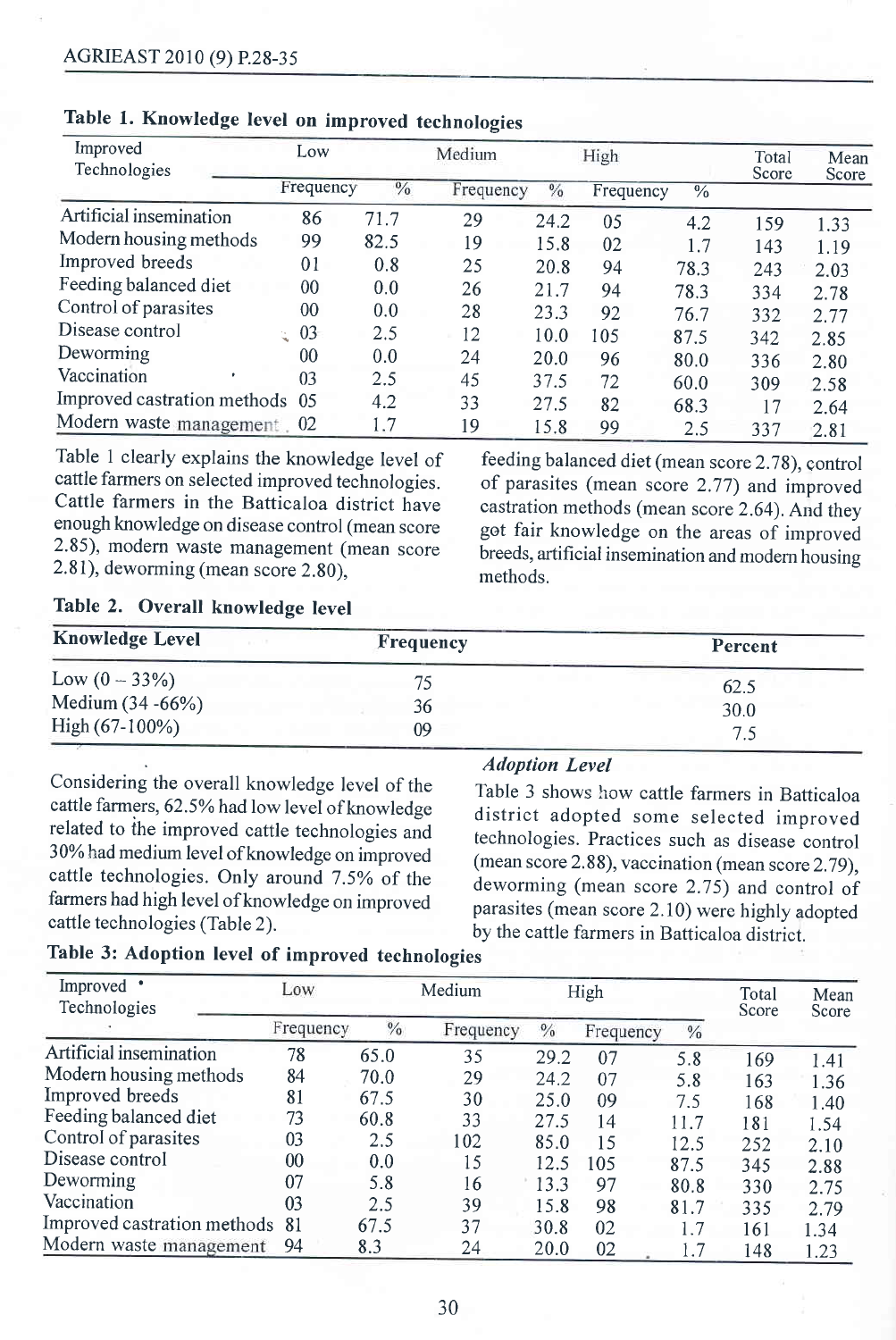Some of the improved technologies such as modern waste management (mean score 1.23), improved castration methods (mean score 1.34), modern housing methods (mean score 1.36), improved

breeds (mean score 1.40), artificial insemination (mean score L41) and feeding balance diets (mean score 1.31) were poorly adopted.

|  |  | Table 4. Overall adoption level |  |
|--|--|---------------------------------|--|
|--|--|---------------------------------|--|

| <b>Knowledge Level</b> | Frequency | Percent |
|------------------------|-----------|---------|
| Low $(0 - 33\%)$       |           | 76.7    |
| Medium (34 -66%)       |           | 19.2    |
| High $(67-100\%)$      | 05        |         |

Table 4 shows the overall adoption level of improved cattle technologies among the cattle farmers in Batticaloa district. Majority (76.7%) of the respondents fall under the group of low

adopters. And around 19% of the respondents come under the category of medium adopters and only 4% of the farmers had the high adoption level of improved cattle technologies.

### 3. Factors affecting Adoption of Improved Technologies

There are several factors contributing towards the adoption of improved cattle management technologies. Those factors were categorized as technical factors, economical factors, sociopsychological factors and infra-structural factors.

#### Technical Fuctors

Majority of the respondents (more than 90%) indicated that the following technical factors affected the adoption of improved technologies (Table 5):

Poor conception rate (poor results of AI)

- ' Non-availability of semen at AI centre
- Non-availability of veterinary medicines in the centre
- Lack of knowledge of common contagious diseases, their symptoms and prevention measures
- Side effects of vaccine such as abortion and decrease in milk production after vaccination
- Lack of knowledge about cheap and scientific housing of cattle.

| Factors                                                                         | Frequency | $\% *$ |
|---------------------------------------------------------------------------------|-----------|--------|
| Lack of knowledge about cheap and scientific housing of cattle                  | 116       | 96.7   |
| Too much repeated breeding through AI                                           | 115       | 95.8   |
| Lack of knowledge about recommended feeding practices                           | 114       | 95.0   |
| Lack of knowledge of common contagious diseases, their symptoms and             |           |        |
| preventive measures                                                             | 114       | 95.0   |
| Poor skill of Inseminator                                                       | 113       | 94.2   |
| Non-availability of semen at AI centre                                          | 113       | 94.2   |
| Side reaction of vaccine such as abortion and decrease in milk production after |           |        |
| vaccination etc.,                                                               | 113       | 94.2   |
| Non-availability of Veterinary medicines in the centre                          | 112       | 93.3   |
| Poor conception rate i.e poor result of AI                                      | 03        | 2.5    |

#### Table 5. Technical factors affecting adoption of improved technologies

\*Multiple Responses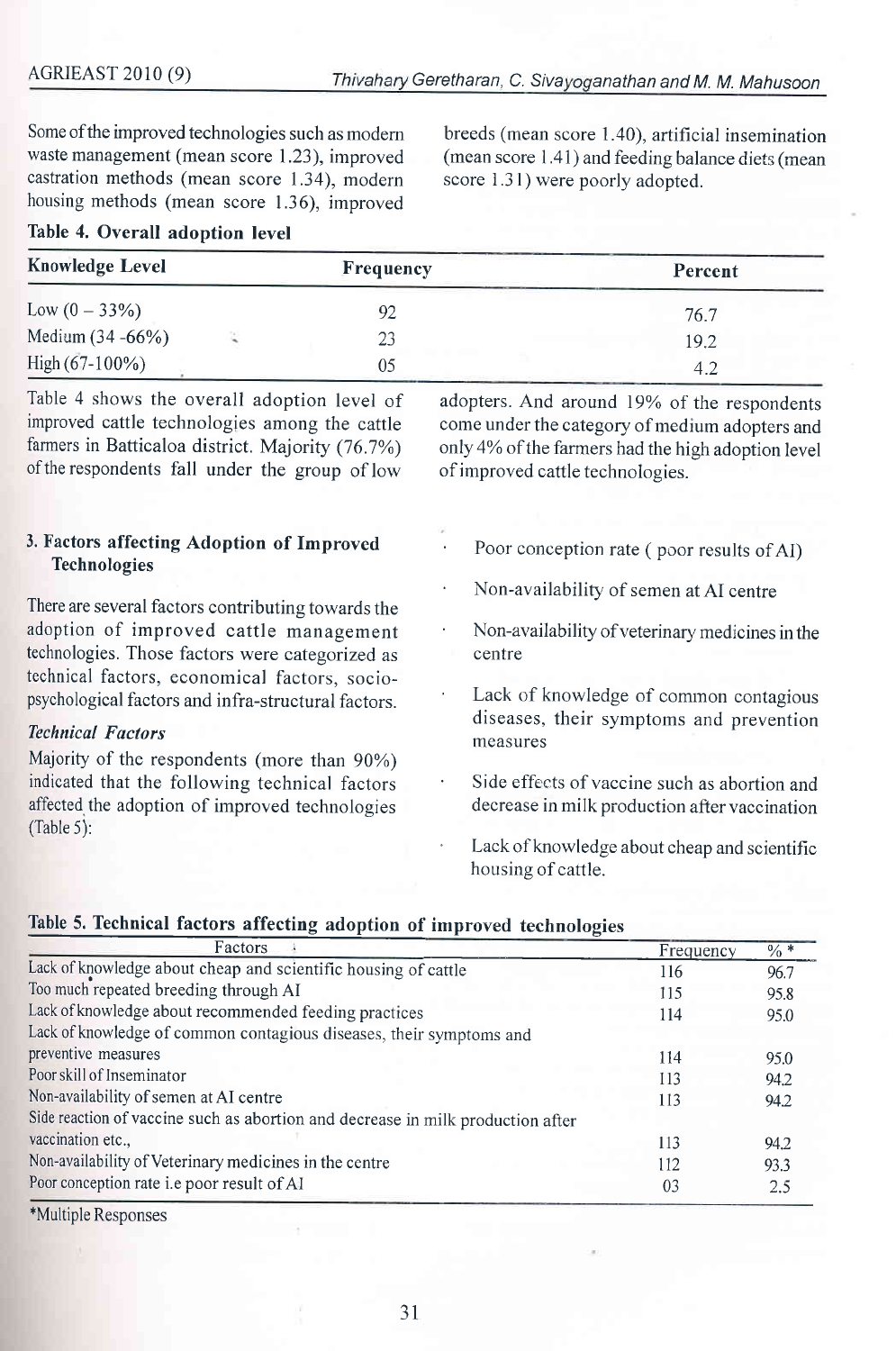### **Economic Factors**

|  |  |  |  |  |  | Table 6: Economic factors affecting adoption of improved technologies |
|--|--|--|--|--|--|-----------------------------------------------------------------------|
|--|--|--|--|--|--|-----------------------------------------------------------------------|

| Factors                                                                               | Frequency | $\frac{0}{6}$ * |
|---------------------------------------------------------------------------------------|-----------|-----------------|
| Reluctance of the milk trade to pay remunerative price for the milk                   | 113       | 94.2            |
| Lack of credit supply for purchase of crossbred animals                               | 114       | 95.0            |
| Lack of money for house construction                                                  | 112       | 93.3            |
| Higher cost of veterinary medicines                                                   | 111       | 92.5            |
| Ignorance of cattle insurance facilities and lack of money for the insurance of       |           |                 |
| cattle                                                                                | 111       | 92.5            |
| Poor market value of crossbred male calves                                            | 110       | 91.7            |
| High cost of feed                                                                     | 02        |                 |
| Lack of interest in selling milk through dairy co-operative societies (unavailability | 02        |                 |
| of Co-op societies)                                                                   |           |                 |

\*Multiple Responses

Majority of the respondents (more than 90%) indicated that the following economic factors influenced the adoption of improved technologies  $(Table 6)$ :

- High cost of feed  $\bullet$
- Lack of money for house construction  $\bullet$
- Higher cost of veterinary medicines  $\bullet$
- Lack of credit supply for purchase of crossbred animals
- Ignorance of cattle insurance facilities and lack of money for the insurance of the cattle

Reluctance of the milk trade to pay remunerative price for the milk.

### Socio-psychological Factors

Majority of the respondents agreed that the following two socio-psychological factors affected the adoption of the improved cattle technologies  $(Table 7):$ 

- Favourable attitude towards natural services compared to AI (95.8%)
- Inseminator performs AI with the consideration of not displeasing the owner even when ideal state of heat is already over (95.0)

### Table 7. Socio-psychological factors affecting adoption of improved technologies

| Factors                                                                     | Frequency       | $\frac{0}{6}$ * |
|-----------------------------------------------------------------------------|-----------------|-----------------|
| Inseminator performs AI with the consideration of not displeasing the owner | 115             | 95.8            |
| even when ideal state of heat is already over                               | 114             | 95.0            |
| Favourable attitude towards natural services compared to AI                 |                 |                 |
| Prejudice against the draught capacity of crossbred male subjected to poor  | 04              | 3.3             |
| nutrition level and management                                              |                 |                 |
| Favourable attitude of stock man towards village leaders and progressive    | 02              | 1.7             |
| farmers Unfavourable attitude towards selling of milk which becomes a       |                 |                 |
| barrier to the rearing of high yielding milk animals                        | 02              | 107             |
| Favourable attitude towards growing grain and other cash crops rather than  | 01              | 08              |
| growing fodder crops                                                        |                 |                 |
| Lack of appreciation and medicines and having faith in indigenous treatment | 00 <sup>°</sup> | 0.0             |
| *Multiple Responses                                                         |                 |                 |

### **Infra-structural factors**

More than 90% of the respondents agreed that all the factors presented in Table 8 influenced the adoption of cattle improved technologies.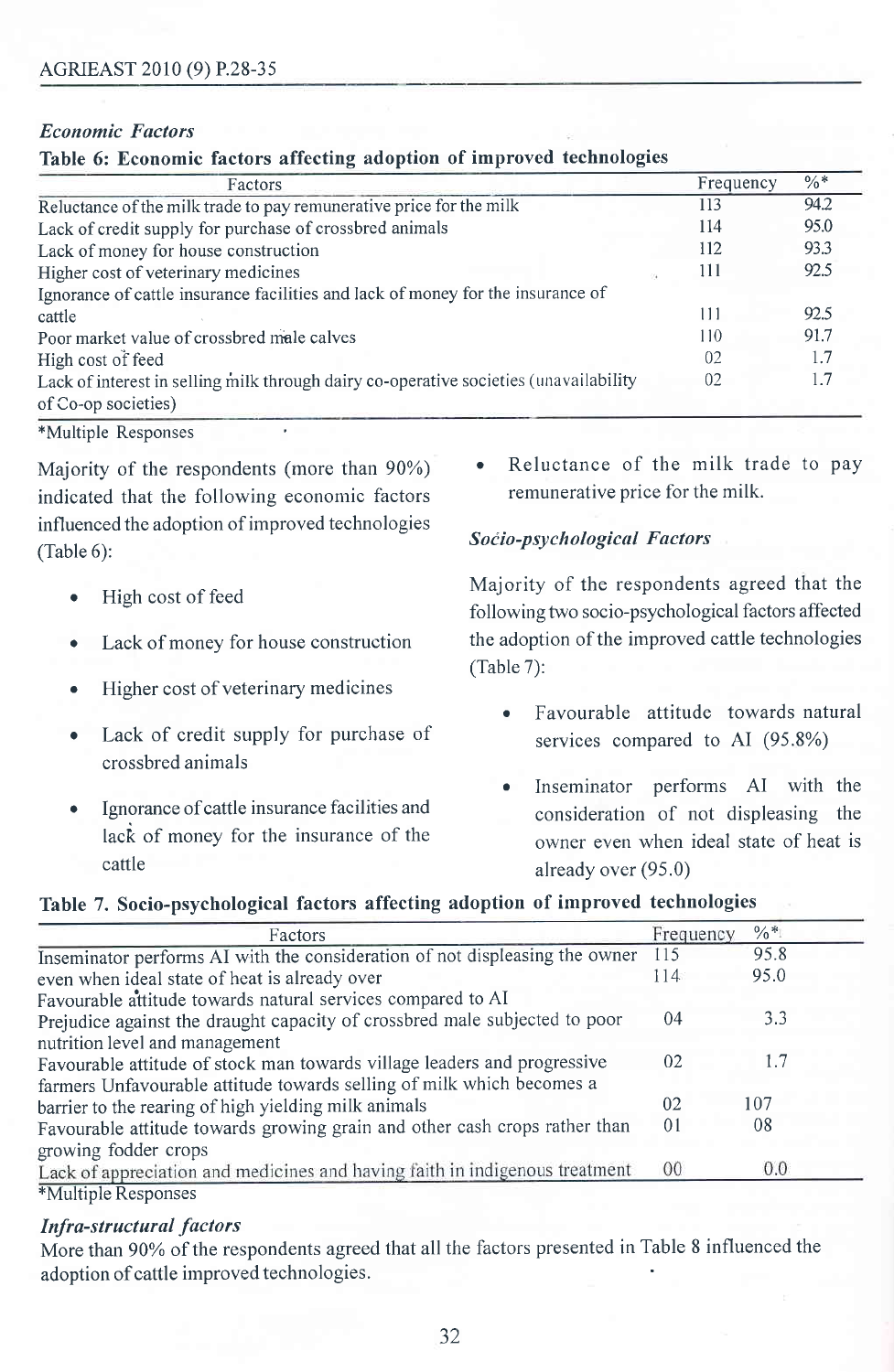| Factors                                                                     | Frequency | $\frac{0}{6}$ * |
|-----------------------------------------------------------------------------|-----------|-----------------|
| Lack of communication regarding the services and other facilities available |           |                 |
| for agro-dairy husbandry at the centres                                     | 115       | 95.8            |
| Lack of frequent technical supervision                                      | 115       | 95.8            |
| Lack of timely and adequate supply of semen and AI accessories              | 113       | 94.2            |
| Complaints against staff-not yielding good results                          | 113       | 94.2            |
| Lack of trained veterinary staff                                            | 113       | 94.2            |
| Untimely supply of inputs and other materials                               | 112       | 93.3            |
| Closing the Veterinary offices on Saturdays & other holidays                | 111       | 92.5            |
| Location of dispensary at distant place                                     | 109       | 90.8            |

#### Table 8. Infra-structural factors affecting adoption of improved technologies

\*Multiple Responses

#### 4. Association between Educational Level and **Adoption Level**

Table 9 shows significant association between level of education of cattle farmers and adoption level. Among the farmers who possess low level of education, 89.0% were low adopters of improved cattle technologies and 11.0% of the respondents

were high adopters of cattle improved technologies. Among the farmers with high level of education, 66.7% of the respondents were low adopters and 33.3% were high adopters of cattle improved technologies. Thus, the level of education significantly influenced (p<0.05) the adoption of improved technologies. Formal education broadens the mind and makes a farmer more inquisitive and willing to try extended innovations.

Table 9. Association between education level and adoption level

|                      |               | Adoption Level |       |  |
|----------------------|---------------|----------------|-------|--|
| Education            | $Low (0-33%)$ | High (34-100%) | Total |  |
| $Low (0 - 2.0)$      | 65(89.0)      | 08(11.0)       |       |  |
| Medium $(2.1 - 4.0)$ | 21(55.3)      | 17 (44.7)      |       |  |
| $High(4,1-6.0)$      | 06 (66.7)     | 03 (33.3)      |       |  |
| <b>Total</b>         |               |                |       |  |

 $X^2 = 16.48$ , p<0.05, Row percentages are shown in parentheses.

### 5. Association between Family size and Adoption level

Considering the association between family size and adoption level, among the cattle farmers having less than three members in their family, 81.0% of the respondents were low adopters of the cattle improved technologies and 19.0% were high adopters of cattle modern technologies. Among the farmers who had three to seven family members, 75.3% were low adopters and 24.7% were high adopters of cattle modern technologies. Also, farmers with higher than seven members in their family, 80.0% were low adopters and 20.0% were high adopters of cattle modern technologies. Family size did not significantly influence the adoption level ( $X^2 = 0.37$ , p>0.05). As family size increases, a farmer progressively becomes unwilling to take risks associated with adoption of

innovations. This is probably owing to the fact that if the adopted innovation spells disaster for a farm, both the farmer and his family are put into a state of jeopardy regarding their food security and access to other needs.

## 6. Association between Membership with Livestock Organization and Adoption level

Considering the association between cattle farmers who are members or non-members of livestock organization and adoption level, among the cattle farmers who were members of livestock organization, 83.3% were low adopters and 16.7% were high adopters of cattle modern technologies.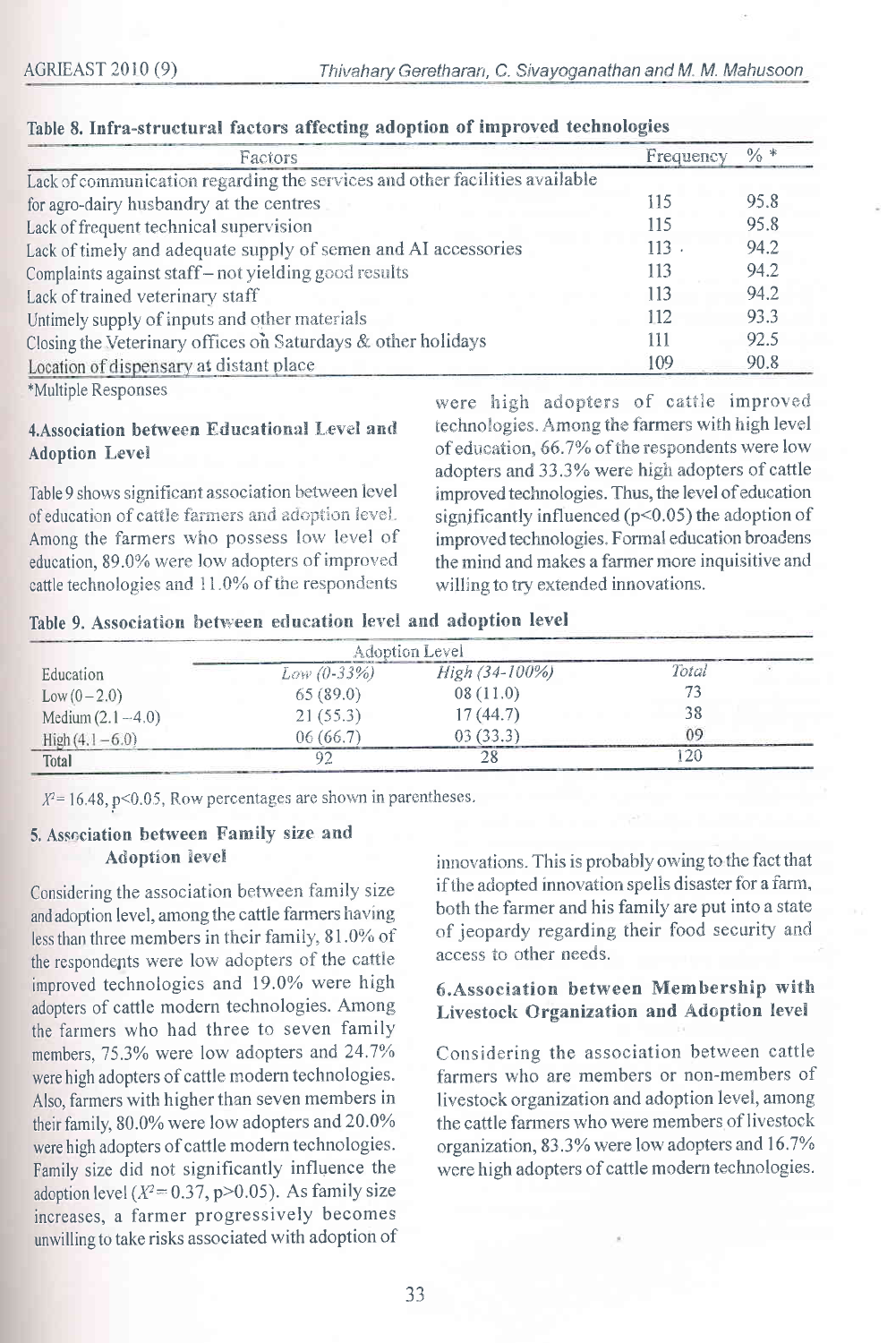#### AGRIEAST 2010 (9) P.28-35

And among the cattle farmers who were nonmembers of livestock organization, 56.7Yo were low adopters and 43.3% were high adopters of cattle improved technologies. There was no significant association between adoption level and membership with livestock organization  $X^2 = 0.06$ ,  $p>0.05$ ).

## T.Differences between Farmers with or without Membership in Livestock related **Organization**

Table 10 shows the independent samples t-test regarding the demographic and other characteristics of cattle farmers having membership and non-membership with livestock related organizations. Demographic and other

characteristics such as age, farming experience, age. herd size, and family size were taken into consideration.

There is a significant difference between the cattle farmers who were having membership in livestock related organizations and not having membership in livestock related organizations and their age. Hossain and Crouch (1992), and Talawar and Hirevenkangoudar ( 1989) reported that there were significant positive correlations between farmers' age and adoption of modern farming practices in Bangladesh and age and adoption of modern poultry management practices in India, respectively. However, in this study the members who had higher age did not show higher adoption than non-members who had comparatively low

| Table 10. Differences between farmers with or without membership in livestock related organizations |
|-----------------------------------------------------------------------------------------------------|
|-----------------------------------------------------------------------------------------------------|

| Variable                   | Mean values |               |         |         |
|----------------------------|-------------|---------------|---------|---------|
|                            |             |               | T value | P value |
|                            | Membership  | No membership |         |         |
| Age (years)                | 48.37       | 39.97         | 4.132   | $.000*$ |
| Monthly income (Rs.)       | 4086.67     | 703.33        | 2.301   | $.024*$ |
| Herd size                  | 9.89        | 9.50          | 0.180   | .858    |
| Family size                | 5.06        | 5.00          | 0.154   | .384    |
| Farming experience (years) | 14.57       | 11.17         | 2.185   | $.032*$ |
|                            |             |               |         |         |

\*Significant at 5%.

Similarly, there is a significant difference between cattle farmers who were having membership in livestock related organizations and not having membership in livestock related organizations and farming experience. This means cattle farmers with more farming experience had membership in livestock related organizations. This is probably because farmers who have more experience in cattle farming are aware about the benefits of having membership in a livestock related organization compared to the farmers with less experience in cattle farming.

Characteristics such as family size and herd size are not significantly different between cattle farmers who are having membership with livestock related organizations and those who are not having membership with livestock related organizations. This implies that there are no barriers to cattle farmers with less number of cattle to join the livestock related organizations.

#### Conclusions

The study has shown that most of the people involved in cattle rearing in Batticaloa district were males, between 36 to 50 years. Most of the farmers (72.5%) had herd size ranging from I to l0 and had the farming experience from 6 years to 10 years. Most of the farmers (75%) in the district had their membership with some livestock organization. By having membership farmers were able to get a wide range of benefits like buying agricultural supplies at lower prices, commercialization of products, representation in the sector etc. Cattle farmers in the Batticaloa district have enough knowledge on disease control, modern waste management, deworming, feeding balanced diet, control of parasites and improved castration method. Among them, practices like disease control, deworming and control of parasites were highly adopted by the cattle farmers in the Batticaloa district. 'Iherefore, it is necessary to intensify the extension efforts to increase their